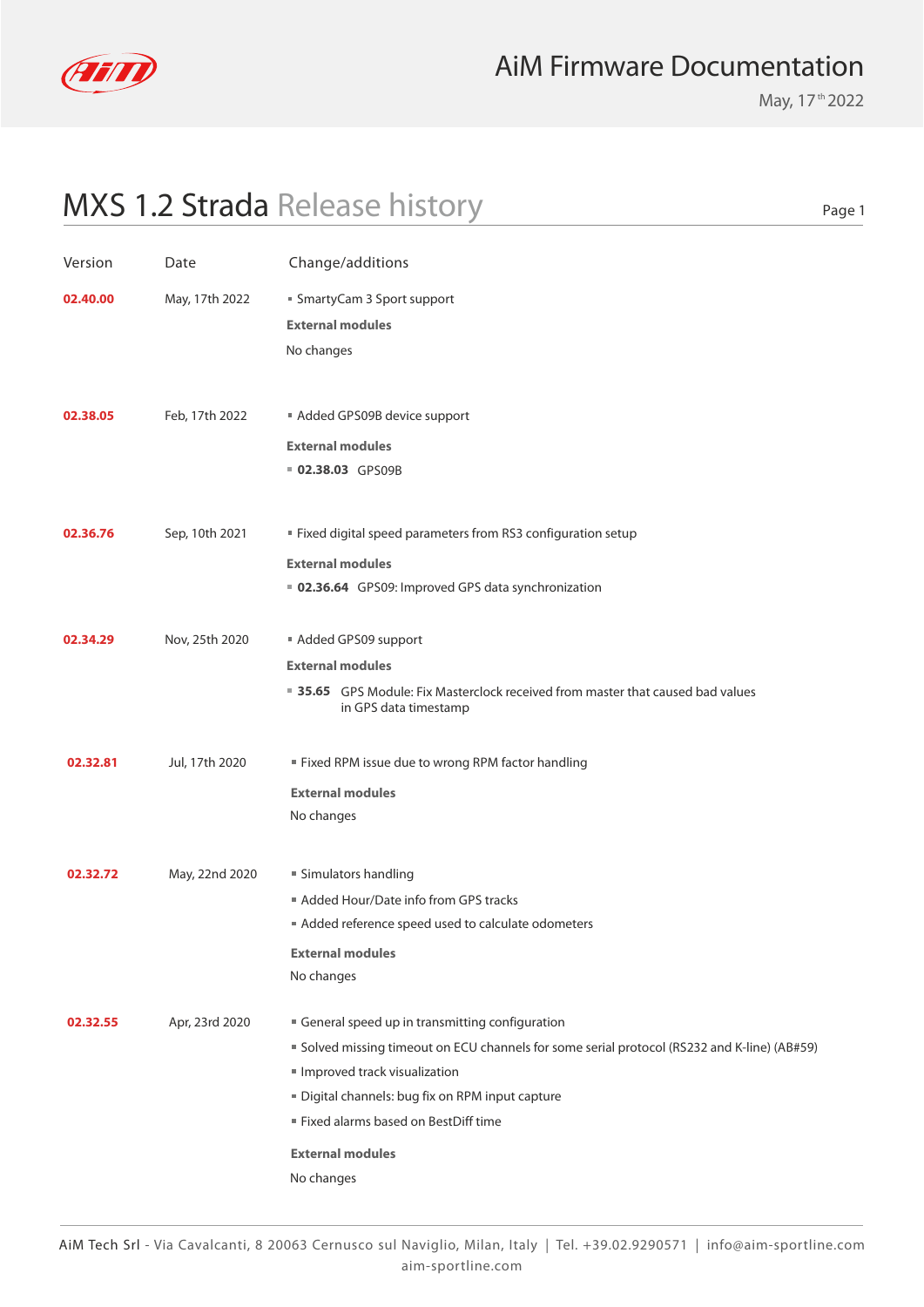

May, 17<sup>th</sup> 2022

Page 2

# MXS 1.2 Strada Release history

| Version  | Date           | Change/additions                                                                                              |
|----------|----------------|---------------------------------------------------------------------------------------------------------------|
| 02.32.12 | Feb, 10th 2020 | Fixed bug that didn't enable the display page after rear camera visualization                                 |
|          |                | <b>External modules</b>                                                                                       |
|          |                | No changes                                                                                                    |
|          |                |                                                                                                               |
| 02.32.09 | Oct, 17th 2019 | " First Release including the new graphic engine which has the following improvements:                        |
|          |                | ■ Faster boot time                                                                                            |
|          |                | <b>Boot time independent from the number of configured pages</b>                                              |
|          |                | Improvement in font visualization quality<br>■ Resizable fonts                                                |
|          |                | ■ Colorable icons                                                                                             |
|          |                | This firmware release is compatible *** ONLY*** with the Race Studio 3 releases starting<br>from the 03.30.00 |
|          |                | <b>External modules</b>                                                                                       |
|          |                | ■ 2.30.16 Shift Light Module: support for the new software release (v03.30.00)                                |
|          |                | GPS Module: improved GPS data synchronization<br>935.64                                                       |
| 02.30.12 | Jul, 11th 2019 | " Fixed display visualization when large font is used for GEAR measure                                        |
|          |                | " Fixed bug on Trigger Commands when the action is configured as "Reset Alarms Command"                       |
|          |                | <b>External modules</b>                                                                                       |
|          |                | Channel Expansion/TC Hub: no changes for these loggers<br>40.63                                               |
| 02.30.10 | Jun, 12th 2019 | " Fixed bug locking the device in data recall                                                                 |
|          |                | AIM CAN network improvements                                                                                  |
|          |                | " Fixed the calibration of the Expansion channels                                                             |
|          |                | <b>External modules</b>                                                                                       |
|          |                | ■ 40.62 Channel Expansion/TC Hub                                                                              |
|          |                | $= 35.61$<br><b>GPS Module</b>                                                                                |
| 02.30.06 | May, 23rd 2019 | Fixed reset gear calculation                                                                                  |
|          |                | " Popup management:                                                                                           |
|          |                | <b>Background color configurable from RS3</b>                                                                 |
|          |                | " Txt color configurable from RS3                                                                             |
|          |                | <b>External modules</b>                                                                                       |
|          |                | No changes                                                                                                    |
|          |                |                                                                                                               |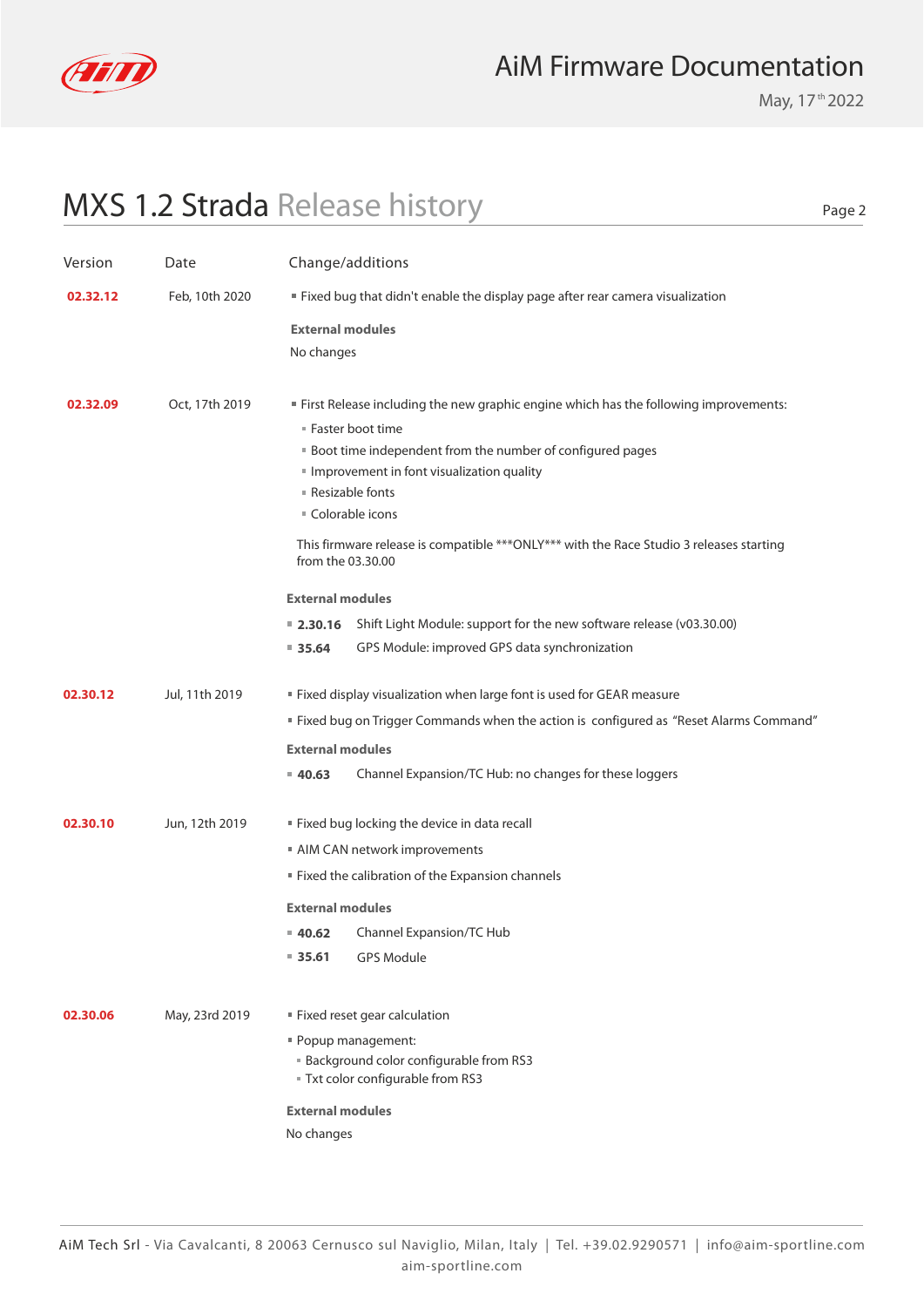

May, 17<sup>th</sup> 2022

Page 3

# MXS 1.2 Strada Release history

| Version  | Date           | Change/additions                                                                                |
|----------|----------------|-------------------------------------------------------------------------------------------------|
| 02.30.02 | Apr, 19th 2019 | Improved K-line protocols management                                                            |
|          |                | Added open tracks management                                                                    |
|          |                | <b>External modules</b>                                                                         |
|          |                | No changes                                                                                      |
|          |                |                                                                                                 |
| 02.26.57 | Mar, 22nd 2019 | " Fix speed indication in miles for analog controls                                             |
|          |                | <b>External modules</b>                                                                         |
|          |                | No changes                                                                                      |
| 02.26.55 |                |                                                                                                 |
|          | Mar, 14th 2019 | Improved ADC accuracy<br>GPS page skipped when the vehicle is moving                            |
|          |                | " Increased channel frequencies for selected ECUs (in particular K-line- and RS232- based ones) |
|          |                | " Fix bug on clear alarm by keypress                                                            |
|          |                | " Fix display bug which could lead to device resets with heavy configurations (multiple pages)  |
|          |                |                                                                                                 |
|          |                | <b>External modules</b>                                                                         |
|          |                | No changes                                                                                      |
| 02.26.53 | Feb, 14th 2019 | " Fixed inertial platform orientation                                                           |
|          |                | <b>External modules</b>                                                                         |
|          |                | Shift Light Module<br>02.26.51                                                                  |
|          |                | Fixed issues with some ECUs                                                                     |
|          |                | No changes for the other modules                                                                |
|          |                |                                                                                                 |
| 02.26.50 | Jan, 18th 2019 | Digital inputs                                                                                  |
|          |                | ■ Support for Memory Module, Strada Logger and GS-Dash                                          |
|          |                | ECU: support Adaptronics and Motec M4 ECU drivers                                               |
|          |                | <b>External modules</b>                                                                         |
|          |                | <b>01.26.48</b> Memory Module and Strada Logger                                                 |
|          |                | 01.26.47 GS-Dash                                                                                |
|          |                |                                                                                                 |